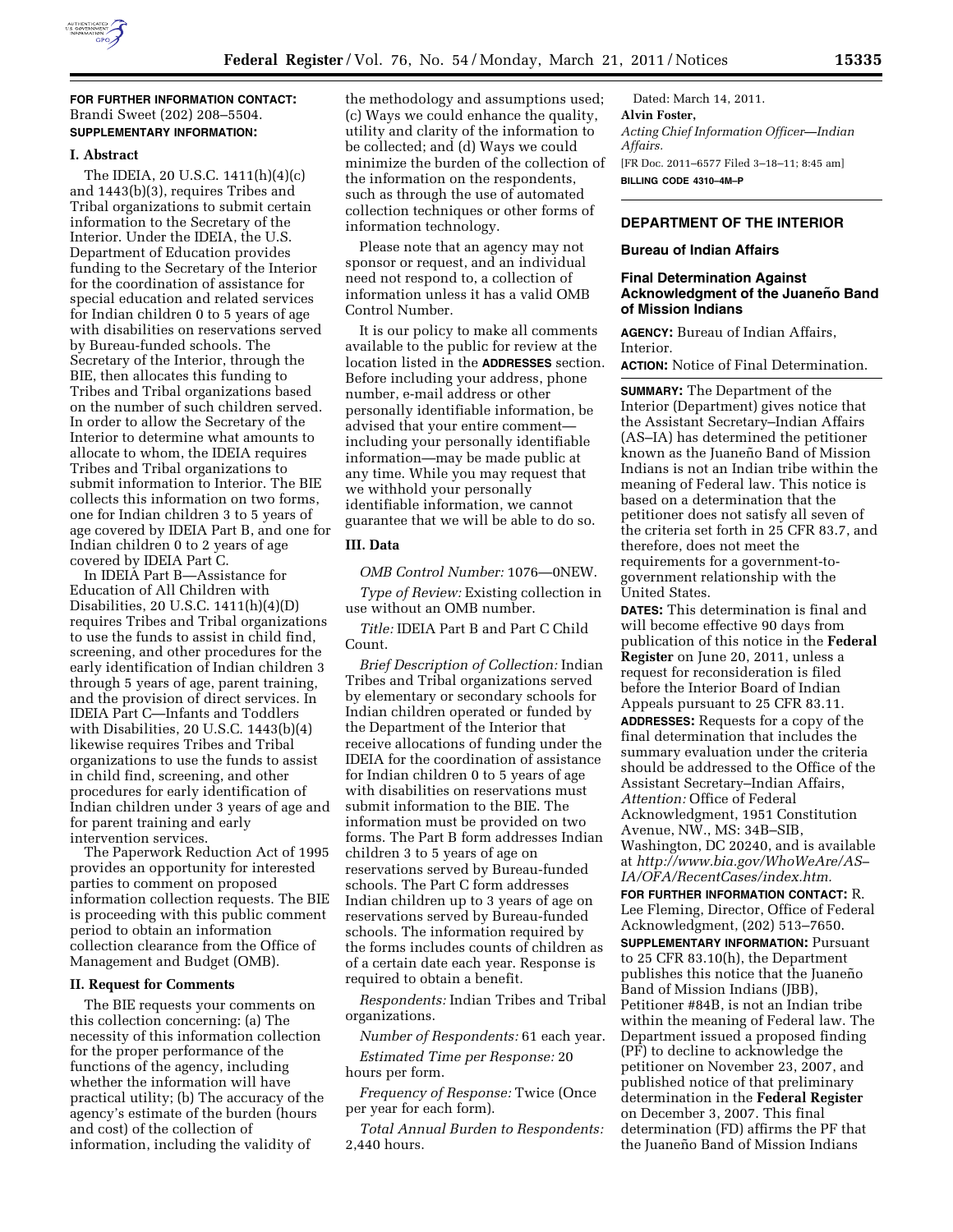(JBB), c/o Joe Ocampo, 1108 E. Fourth Street, Santa Ana, California 92701 and Sonia Johnston, P.O. Box 25628, Santa Ana, California 92799, does not satisfy all seven of the criteria set forth in part 83 of title 25 of the Code of Federal Regulations (25 CFR part 83), specifically criteria at 83.7(a), 83.7(b), 83.7(c), and 83.7(e), and therefore does not meet the requirements for a government-to-government relationship with the United States.

The acknowledgment process is based on the regulations at 25 CFR part 83. Under these regulations, the petitioner has the burden to present evidence that it meets the seven mandatory criteria in section 83.7. The JBB petitioner does not satisfy criteria 83.7(a), 83.7(b), 83.7(c), and 83.7(e). The JBB petitioner meets the requirements of criteria 83.7(d), 83.7(f), and 83.7(g).

Criterion 83.7(a) requires that external observers have identified the petitioner as an American Indian entity on a substantially continuous basis since 1900. The evidence in the record does not demonstrate that external observers identified the petitioner, or a group from which the petitioner evolved, as an American Indian entity on a substantially continuous basis from 1900 to 1997. There are identifications of the JBB petitioner as an American Indian entity between 1997 and 2005. Because the petitioner, or a group from which the petitioner has evolved, has not been identified as an American Indian entity on a substantially continuous basis since 1900, the petitioner does not meet the requirements of criterion 83.7(a).

Criterion 83.7(b) requires that a predominant portion of the petitioning group has comprised a distinct community from historical times to the present. The evidence in the record demonstrates that the JBB petitioner did not evolve from the historical SJC Indian tribe as a distinct community. The FD concludes that evidence in the record indicates that a community of SJC Indians persisted around and at the former SJC Mission until 1862, when a smallpox epidemic killed almost half the estimated Indian population (88 of 200) in a period of less than 3 months. No evidence in the record indicates that the community was able to recover from this event. The petitioner, as it is currently constituted, consists of members whose ancestors functioned as part of the general population of SJC residents since the mid-19th century. There is no evidence in the record that the petitioner's SJC Indian ancestors were distinct within this community after 1862, or were part of an Indian entity that evolved from the SJC Indian

tribe in 1834; rather they appear to have been Indian individuals who became absorbed into the general, ethnicallymixed population of Old Mexican/ Californio families, as well as with non-SJC Indians who moved to the town prior to 1900. The totality of the evidence does not demonstrate that the petitioner's mid-19th century ancestors formed a distinct SJC Indian community within a larger Spanish-speaking, Catholic, Old Mexican/Californio community after 1862, nor does it demonstrate that the petitioner's SJC Indian ancestors formed a distinct community from which the current JBB petitioner evolved since 1862. Therefore, the JBB petitioner does not meet the requirements of criterion 83.7(b).

Criterion 83.7(c) requires that the petitioning group has maintained political influence over its members as an autonomous entity from historical times to the present. The evidence submitted for the FD, in combination with the evidence already in the record for the PF, is insufficient to satisfy the requirements of criterion 83.7(c) for any time from 1835 to the present. The petitioner's comments on the PF did not provide evidence sufficient to satisfy the requirements of criterion 83.7(c) and new documents related to Clarence Lobo's leadership between the late 1940s and 1965 provided little information on the political composition of the group or a bilateral relationship between leaders and members. Third party comments included in the record largely agree with the conclusions reached in the PF. After 1834, there is insufficient evidence that there were any internal processes or other mechanisms that the group used as a means of influencing or controlling the behavior of its members in significant respects, or made decisions for the group which substantially affected its members, or represented the group in dealing with outsiders in matters of consequence. Therefore, the petitioner does not meet the requirements of criterion 83.7(c).

Criterion 83.7(d) requires that the petitioner provide a copy of its governing document including its membership criteria. The petitioner submitted a copy of its governing document which includes its membership criteria. Therefore, the JBB petitioner meets the requirements of criterion 83.7(d).

Criterion 83.7(e) requires that the petitioner's members descend from a historical Indian tribe or from historical Indian tribes which combined and functioned as a single autonomous political entity. The February 28, 2009,

JBB membership list includes 455 living members, both adults and minors. The evidence in the record indicates that 85 percent of the petitioner's members claim descent from individuals who were members of the historical Indian tribe at SJC Mission as it existed between 1776 and 1834. However, the FD finds that only 53 percent (241 of 455) of JBB members have demonstrated such descent. The petitioner has not demonstrated for this FD that its members descend from an historical Indian tribe. Therefore, the JBB petitioner does not meet the requirements of criterion 83.7(e).

Criterion 83.7(f) requires that the petitioner's membership be composed principally of persons who are not members of another federally recognized Indian tribe. A review of the membership rolls of those Indian tribes in California that would most likely include the JBB petitioner's members revealed that the petitioner's membership is composed principally of persons who are not members of any federally acknowledged North American Indian tribe. Therefore, the JBB petitioner meets the requirements of criterion 83.7(f).

Criterion 83.7(g) requires that the petitioner not be subject to congressional legislation that has terminated or forbidden the Federal relationship. A review of the available documentation showed no evidence that the petitioning group was the subject of congressional legislation to terminate or prohibit a Federal relationship as an Indian tribe. Therefore, the JBB petitioner meets the requirements of criterion 83.7(g).

Based on this final determination, the Department determines not to extend Federal acknowledgment as an Indian tribe to the petitioner known as the Juaneño Band of Mission Indians (JBB).

A copy of the FD that includes the summary evaluation under the criteria and summarizes the evidence, reasoning, and analyses that are the basis for the FD will be provided to the petitioner and interested parties, and is available to other parties upon written request. It will be posted on the Bureau of Indian Affairs Web site *[http://](http://www.bia.gov/WhoWeAre/AS-IA/OFA/RecentCases/index.htm)  [www.bia.gov/WhoWeAre/AS–IA/OFA/](http://www.bia.gov/WhoWeAre/AS-IA/OFA/RecentCases/index.htm) [RecentCases/index.htm.](http://www.bia.gov/WhoWeAre/AS-IA/OFA/RecentCases/index.htm)* Requests for a copy of the FD should be addressed to the Federal Government as instructed in the **ADDRESSES** section of this notice.

After the publication of notice of the FD in the **Federal Register**, the petitioner or any interested party may file a request for reconsideration with the Interior Board of Indian Appeals (IBIA) under the procedures set forth in section 83.11 of the regulations. The